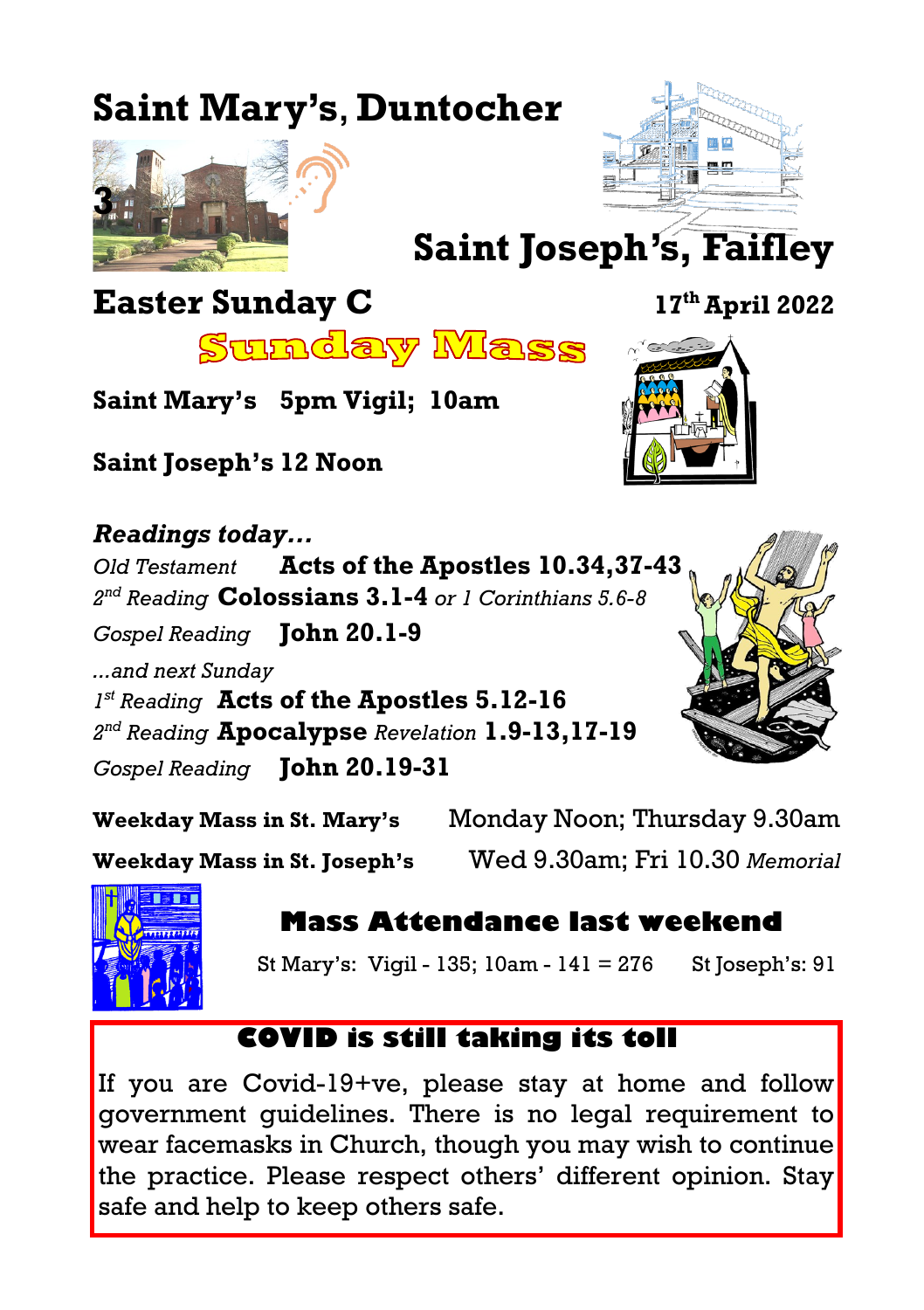### **Fr. Paul and Deacon John**

would like to thank everyone for your good wishes and wish you and your families a holy and joyful celebration of Easter.

### **A Word of Thanks**

to everyone in both parishes who have participated in and help with the celebration of Holy Week and the Easter Triduum. As we continue to emerge from lockdown, it's great to see more and more people returning to the Church and participating in the different liturgies.

| <b>£ The Bottom Line £</b>    |                 |                            |      |              |  |
|-------------------------------|-----------------|----------------------------|------|--------------|--|
| Thank you for your generosity |                 |                            |      |              |  |
| <b>St Mary</b>                | <b>Gift Aid</b> | <b>Collection</b> Lent Alm |      | <b>Total</b> |  |
| <b>1st</b>                    | £10             | £672                       | £O   | £672         |  |
| $2nd*$                        | £O              | £O                         | £585 | £585         |  |
| <b>St Joseph</b>              | £0              | £381                       | £175 | £O           |  |

*To support us and reduce cash handling by our volunteers, you can pay through your bank to:*

| Royal Bank of Scotland Sort Code for all | 831710  |          |
|------------------------------------------|---------|----------|
| St Mary's Parish                         | Account | 00253583 |
| St Mary's Building Fund                  | Account | 00254571 |
| St Joseph's Parish                       | Account | 00253591 |

### **Second Collections**

| Today: Parish*       | Next Week: Assisted Parishes               |
|----------------------|--------------------------------------------|
| $8th$ May            | Ecclesiastical Students [Vocations Sunday] |
| 15 <sup>th</sup> May | Annual Mission Appeal – Salesian Sisters   |
| 29 <sup>th</sup> May | Communications                             |